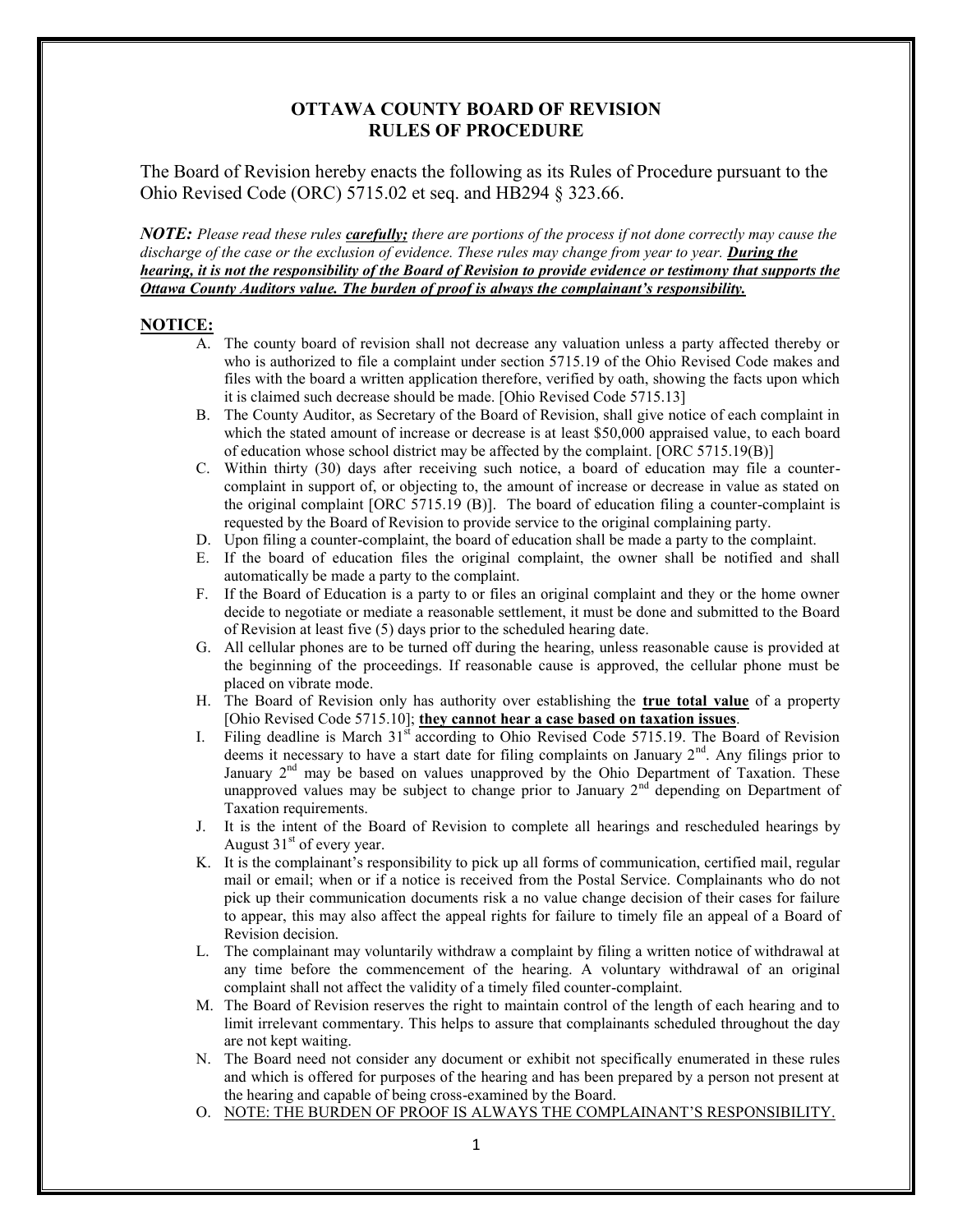## **I. APPEARANCE BEFORE THE BOARD OF REVISION**

- A. Any person who is a party to the complaint may appear.
- B. Attorneys representing a party to the complaint shall not be permitted to testify or appear in any capacity other than that of counsel. For an expert witness to provide testimony or evidence, the owner of the property or an attorney representing the owner must be present at the hearing.
- C. All agents (or other representatives) presenting evidence to the Board of Revision shall submit a copy of their contract with the owner as a part of the evidence of the case.
- D. Any individual relying on a document prepared by an independent appraiser or expert witness shall require that individual to be present at the hearing to testify before the Board of Revision. The Board of Revision shall not rely solely on the document itself, and may question the individual regarding the appraisal or exhibits, which have been submitted.
- E. Any document submitted as evidence, other than those stated herein, that was prepared by an individual not present at the hearing shall not be considered because the individual cannot be questioned by the Board. [Ohio Rules of Evidence Rule #602]

## **II. WITNESSES AND TESTIMONY**

- A. The Board of Revision may call persons before it and examine them under oath as to their own or another's real property to be placed on the tax list and duplicate for taxation, or the value thereof. [ORC 5715.10]
- B. If a person notified to appear before the Board of Revision refuses, or neglects to appear at the time required, or while appearing, refuses to be sworn or answer any question put to him/her by the Board or by its order, the Board of Revision shall make a complaint thereof in writing to the probate judge of the county. [ORC 5715.10 & ORC 5711.37]
- C. Any witness who shall be giving expert testimony on the complaint must be qualified as an expert [Ohio Rules of Evidence #701, #702 and #703].
- D. Testimony as to comparable properties, their values, and recent sales values shall be considered expert verification, and may only be presented by expert witnesses properly qualified as provided herein. Mere testimony that a certain property was transferred on a certain date for a certain price may be submitted to the Board of Revision in the form of certified copies of transfer deeds, or through any other acceptable form of evidence contemplated under Ohio Rules of Evidence. However, the Board of Revision shall not consider them as comparable sales without expert opinion testimony indicating how they are comparable.

A complainant party's attorney may *not* appear in lieu of the owner to *provide testimony*. The owner may only express the owner's opinion of value. An appropriate expert accompanied by the owner or an attorney, may testify about his/her opinion of value.

*Questions about your specific situation must be directed to your attorney.*

#### **III. EVIDENCE OF VALUATION**

- A. Evidence of valuation must relate to the total value of both land and improvements.
	- For example: if it is your opinion that the land is over-valued and the buildings have a correct or low value, both equaling an acceptable total value, it shall not justify a value change.
- B. The Board of Revision may increase, decrease or maintain the total value of any parcel included in the complaint.
- C. Evidence presented must have a valuation date of January  $1<sup>st</sup>$ , of the current tax year being challenged.
- D. The owner's opinion of value shall be supported by documented facts.
- E. The documentation would include evidence that supports changes in physical data, comparable sales that are physically similar and near the subject or provide a timely appraisal (please see this Section, Article "C") done by a licensed appraiser (please also see Section "II" Item "D". Also in Section "I", Appearance before the Board of Revision, "E", also section "IV" Submitting Evidence to the Board of Revision, all Items). The documentation may also include evidence of personal property included in the transaction.
	- $\triangleright$  Labeled photos and a sketch may support physical data changes.
	- $\triangleright$  Comparable sales must be "Arm's Length Transactions" as prescribed by the Ohio Revised Code Section 5713.03.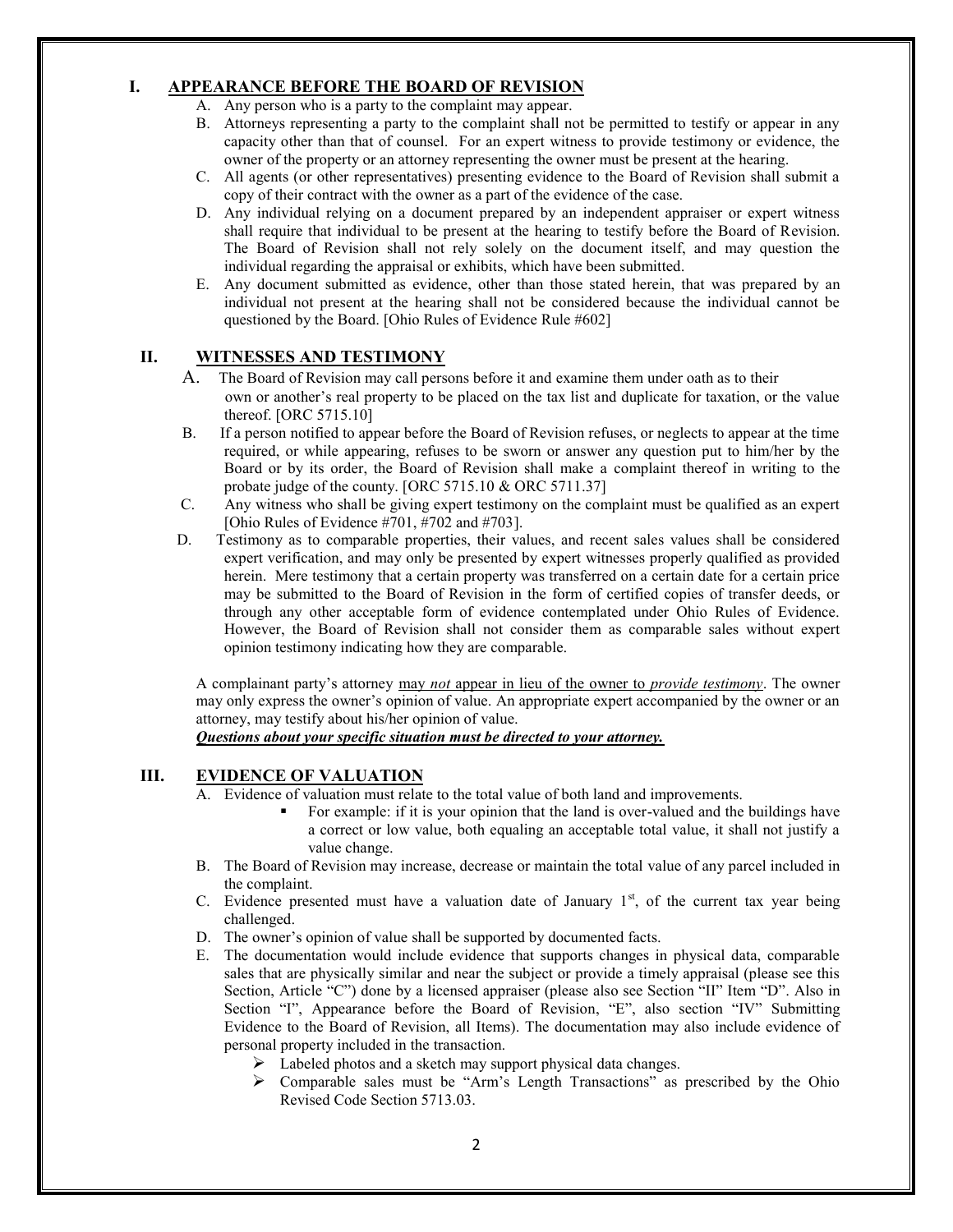- $\triangleright$  The Ottawa County Auditors appraisal procedure follows the Ohio Revised Code, the International Association of Assessing Officers and the Appraisal Institutes definition of an "Arm's Length Transaction" which includes a buyer and seller that are typically motivated; both parties are well informed or well advised with each acting as they consider in their own best interests; both parties are unrelated or strangers and a reasonable time is allowed for exposure to the open market. **NOTE:** The price for which such real property would sell at auction or forced sale shall not be taken as the criterion of its value [Ohio Revised Code 5713.04].
- *Personal property included in the transaction may consist of but not limited to; appliances, boats, autos or furniture. You must disclose the negotiated value of these items and/or provide a chattel deed, and/or the appraisal done for the purchase which should indicate the difference between the aggregate sale price and the actual value of the real property. (Ohio Supreme Court Decision 2013-Ohio-3028)*
- F. Newspaper articles often do not constitute the best evidence and care should be taken to use original sources when possible.
- G. Hearsay evidence is a statement by one person as to what another person says or thinks. Any testimony must be relative and drawn from a person with actual and personal knowledge of these matters in order to present this evidence before the Board of Revision. [Ohio Rules of Evidence Rule #602]
- H. The Board of Revision shall not accept hearsay evidence in the form of documents or oral testimony. The following types of hearsay are suspect:
	- The terms and conditions of a sale or the motives of the parties to the sale
	- The owner's opinion of the value of the property offered by someone other than the owner
	- Unsupported financial data
	- Unsupported information concerning the condition or operations of the property

#### **IV. SUBMITTING EVIDENCE TO THE BOARD OF REVISION**

- A. A party to the complaint intending to introduce evidence involving expert opinion should file with the Board of Revision a summary of that opinion and a summary of the expert's qualifications no less than ten (10) days prior to the hearing date.
- B. If an appraiser will testify, a copy of the appraisal should be filed with the DTE-1 or no less than ten (10) days prior to the hearing date. A copy of the appraisal shall also be served upon other parties to the complaint.
	- Please see section "II" Item "D", if an appraisal is or will be submitted the appraiser must appear at the hearing to testify.
	- When the appraisal is submitted prior to the hearing it expedites the process allowing a thorough review of the evidence. This allows the Board to consider the information enabling them to ask appropriate questions of the appraiser.
	- If the appraisal or other proof of value is not received by the appointed time, it may result in the evidence not being a part of the complaint.
- C. If adequate, appropriate and compelling evidence is provided with the initial filing; the Board of Revision may agree with the need for a value adjustment and send an "Offer to Settle". This offer may or may not match the submitted opinion of value; you must indicate if you accept or do not accept the offer on the decision form and return it to the County Auditor's office. If you disagree and do not accept the offer you will be scheduled for hearing.
- D. The Board of Revision may request additional information at the hearing or by written notice after the hearing. In unusual cases, if needed, an additional hearing may be scheduled. This will only be based on the clarification requirements of the Board. If a second hearing is required it will be at the sole discretion of Board of Revision and shall not be initiated by requests from complainants. NOTE: All additional evidence must be submitted within 10-business days of the date of request.
- E. A complainant shall provide to the Board of Revision all information or evidence within the complainant's knowledge or possession that affects the real property that is the subject of the complaint. A complainant who fails to provide such information or evidence is precluded from introducing it on appeal to the board of tax appeals or the court of common pleas, except that the board of tax appeals or court may admit and consider the evidence if the complainant shows good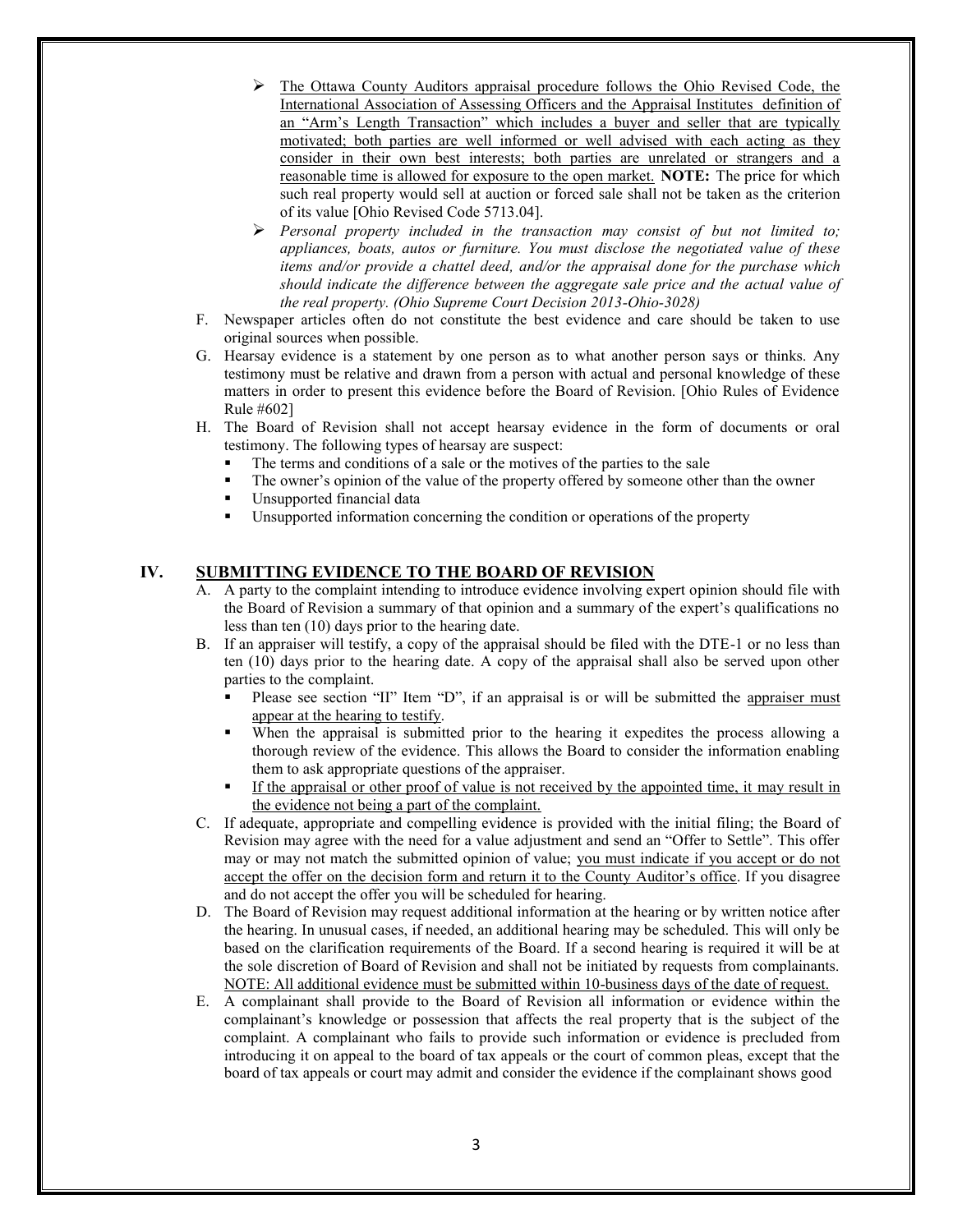cause for the complainant's failure to provide the information or evidence to the board of revision. [Ohio Revised Code 5715.19G & back of DTE-1]

- F. For income-producing, commercial or industrial property the Board of Revision requests the following information be submitted five (5) days prior to the hearing date:
	- Physical data:
		- A description of the improvements to the property, including age, construction, size, mechanical equipment (Heat and AC), use and functional adequacy.
		- Any changes in the condition of the property occurring or completed within the last three (3) years (such as new construction) together with the actual cost of any new improvements and the date completed.
	- Rental property:
		- Provide a financial statement detailing all income, actual operating expenses, fixed expenses, replacement reserves, and rental losses due to vacancy and un-collectable accounts for the tax year in question and for the prior three (3) years or back to the last transfer of ownership, if transferred within the past three (3) years.
		- Give the number of rental units, identity and description (include size and type) of each.
		- Provide the current rent roll showing potential rent.
		- Provide the lease or rental date for each tenant and the lease terms, options, base rent plus provisions for additional rent or service charges, etc.
		- List all other income, such as parking, laundry, etc.
		- Other information:
			- Provide current zoning status of property.
			- Provide a sketch, floor plan and photos, of the buildings.

## **V. HEARING NOTICE AND RESCHEDULES**

- A. The County Auditor, as Secretary of the Board of Revision, shall schedule complaints for hearing.
- B. A written notice stating the date, time, and place of the hearing shall be sent by certified mail, regular mail and/or email to all parties of the complaint (if address is known) not less than ten (10) days prior to the hearing.
- C. Along with the notice a copy of these rules shall be provided to each party of the complainant.
- D. The Board of Revision shall grant one (1) request for a reschedule of the hearing date from the original complainant and the counter-complainant. This request for reschedule shall be in writing (include telephone number), either mailed, emailed, or faxed to the County Auditor so it arrives in the County Auditor's office at least five (5) days prior to the scheduled hearing date.
- E. The Board of Revision may consider additional requests for reschedule of the hearing date from the original complainant and counter-complainant. These further requests must be based upon merit. The Board of Revision shall consider the facts of each situation and render a decision as quickly as possible. In the instance of verified serious illness the Board of Revision may reschedule another hearing date, provided appropriate proof and reasonable notice is given.
	- 1. If the complainant is relying on testimony from an expert witness, the expert witness shall be subject to the scheduling of the Ottawa County Board of Revision. Please note; the BOR will make a reasonable effort to coordinate scheduling to the benefit of everyone involved.
- F. All hearings shall be open to the public.
- G. Failure to appear before the Board of Revision at the schedule hearing time and date shall constitute failure to prosecute and is grounds for a no change ruling to the complainant's value.

#### **VI. RECORD**

- A. The Board of Revision creates a formal record of the activities that take place before it.
- B. Each hearing's minutes are taken either using an electronic recording system or a court stenographer.
- C. A transcript of the hearing is available at the cost of either reproducing the electronic recording or the cost of obtaining the transcript from the court stenographer.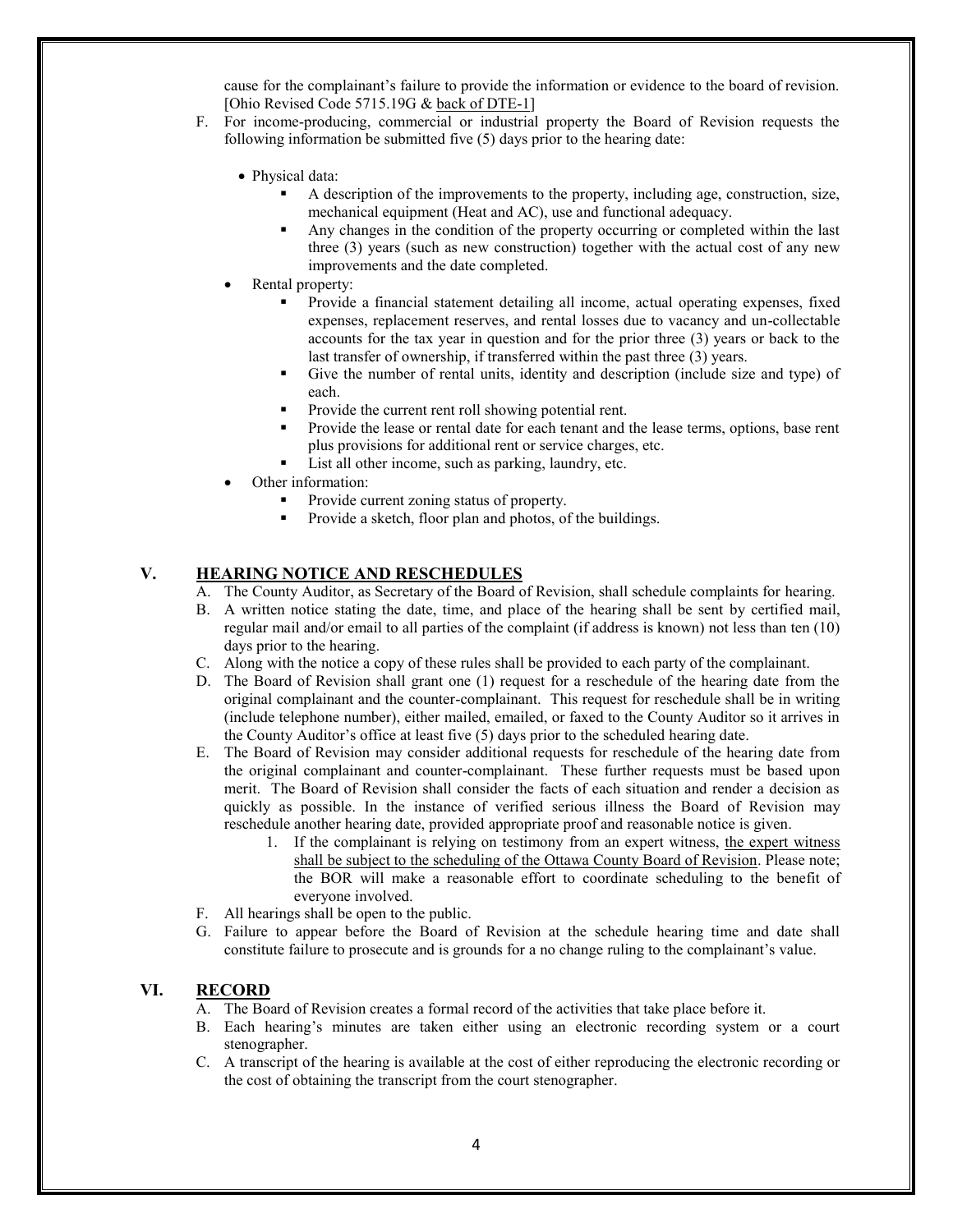### **VII. COMMON GROUNDS FOR DISCHARGE**

- A. A complaint for the current tax year shall be filed with the County Auditor on or before the thirtyfirst  $(31<sup>st</sup>)$  day of March of the ensuing tax year [ORC 5715.19 (A)(1)].
	- If March  $31<sup>st</sup>$  falls on a weekend, the deadline will be moved to the following Monday.
- B. ORC 5715.19 (A)(2) states, "No person, board, or officer shall file a complaint against the valuation or assessment of any parcel that appears on the tax list if it filed a complaint against the valuation or assessment of that parcel for any prior tax year in the same interim period, unless the person, board, or officer alleges that the valuation or assessment should be changed due to one or more of the following circumstances that occurred after the tax lien date for the tax year for which the prior complaint was filed and that the circumstances were not taken into consideration with respect to the prior complaint:
	- The property was sold in an arm's length transaction, as described in section 5713.03 of the Revised Code;
	- The property lost value due to some casualty;
	- Substantial improvement was added to the property;
	- An increase or decrease of at least 15% in the property's occupancy has had a substantial economic impact of the property."
- C. Failure to complete or show value information for board of education notice on Line 9 on DTE Form 1 [Supreme Court case Cleveland Electric Illumination Company v. Lake County Board of Revision].
- D. If a county board of revision, the board of tax appeals, or any court discharges a complaint filed under section *5715.19* or section *5715.13* of the Ohio Revised Code for the reason that the act of filing the complaint was the unauthorized practice of law or the person filing the complaint was engaged in the unauthorized practice of law, the party affected by a decrease in valuation or the party's agent, or the person owning taxable real property in the county or in a taxing district with territory in the county, may re-file the complaint, notwithstanding division (A)(2) of this section. [Ohio Revised Code 5715.19 (3)]

#### **VIII. WHO MAY FILE A COMPLAINT**

Any person owning taxable real property in the county or in a taxing district with territory in the county; such a person's spouse; an individual who is retained by such a person and who holds a designation from a professional assessment organization, such as the institute for professionals in taxation, the national council of property taxation, or the international association of assessing officers; a public accountant who holds a permit under section 4701.10 of the Revised Code, a general or residential real estate appraiser licensed or certified under Chapter 4763 of the Revised Code, or a real estate broker licensed under Chapter 4735. of the Revised Code, who is retained by such a person; if the person is a firm, company, association, partnership, limited liability company, or corporation, an officer, a salaried employee, a partner, or a member of that person; if the person is a trust, a trustee of the trust; the board of county commissioners; the prosecuting attorney or treasurer of the county; the board of township trustees of any township with territory within the county; the board of education of any school district with any territory in the county; or the mayor or legislative authority of any municipal corporation with any territory in the county may file such a complaint regarding any such determination affecting any real property in the county, except that a person owning taxable real property in another county may file such a complaint only with regard to any such determination affecting real property in the county that is located in the same taxing district as that person's real property is located. The county auditor shall present to the county board of revision all complaints filed with the auditor. [Ohio Revised Code 5715.19, eff. 9/28/12]